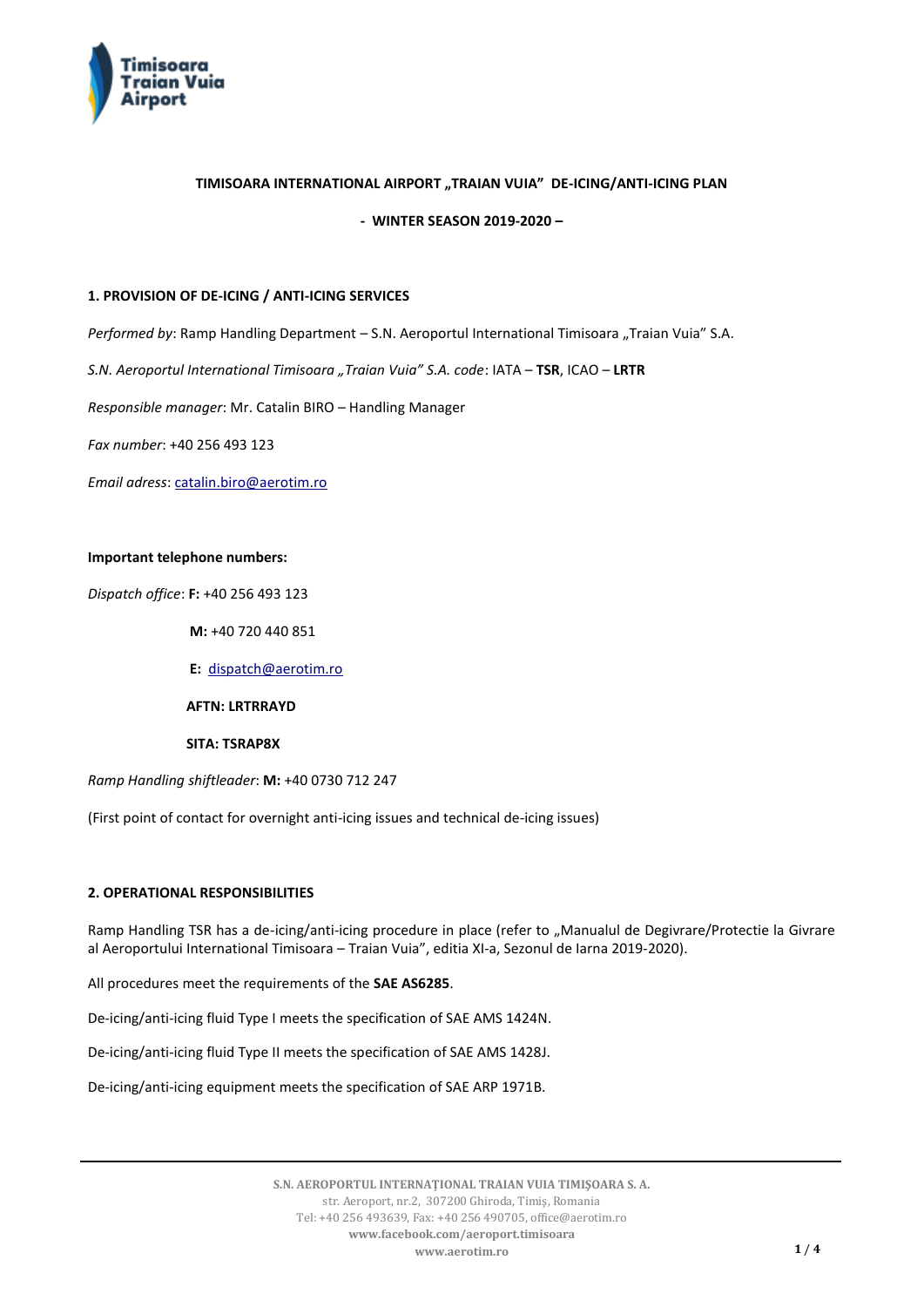

Responsibilities and tasks for de-icing/anti-icing personnel are clearly defined (refer to "Manualul de Degivrare/Protectie la Givrare al Aeroportului International Timisoara – Traian Vuia", editia XI-a, Sezonul de Iarna 2019-2020).

Handling instructions on de-icing/anti-icing for the used Type I and Type II de-icing/anti-icing fluids are available (refer to "Manualul de Degivrare/Protectie la Givrare al Aeroportului International Timisoara – Traian Vuia", editia XI-a, Sezonul de Iarna 2019-2020).

The latest instructions on de-icing/anti-icing operations are available to personnel.

Ramp Handling TSR is audited annually by the IATA-DAQCP.

# **3. TRAINING AND QUALIFICATION OF PERSONNEL**

# **3.1 Personnel performing de-icing/anti-icing treatments**

Personnel performing the de-icing/anti-icing treatments are properly theoretical and practical trained and qualified.

- This personnel is trained according SAE AS6286
- This personnel receives annual refresher training.
- The success of the training is evaluated by a theoretical and practical test.
- Training records are maintained.
- Sprayer/driver shall demonstrate competence under winter condition to a qualified trainer prior to receiving final qualification.

### **3.2 Personnel supervising the treatment and performing the post treatment check**

### Ramp Handling TSR does not provide supervision and post treatment check.

These tasks can be provided by qualified personnel from other handling agents:

- Menzies Aviation: **T**: +40 256 295 902  **F**: +40 256 295 218
	- **M**: +40 723 238 802
	- **E**[: teodora.hanea@menziesaviation.com](mailto:teodora.hanea@menziesaviation.com)

[alexandru.niculici@menziesaviation.com](mailto:alexandru.niculici@menziesaviation.com)

[tsr.operations@menziesaviation.com](mailto:tsr.operations@menziesaviation.com)

### **4. DE-ICING / ANTI-ICING FLUIDS**

Ramp Handling TSR uses two type of de-icing/anti-icing fluid: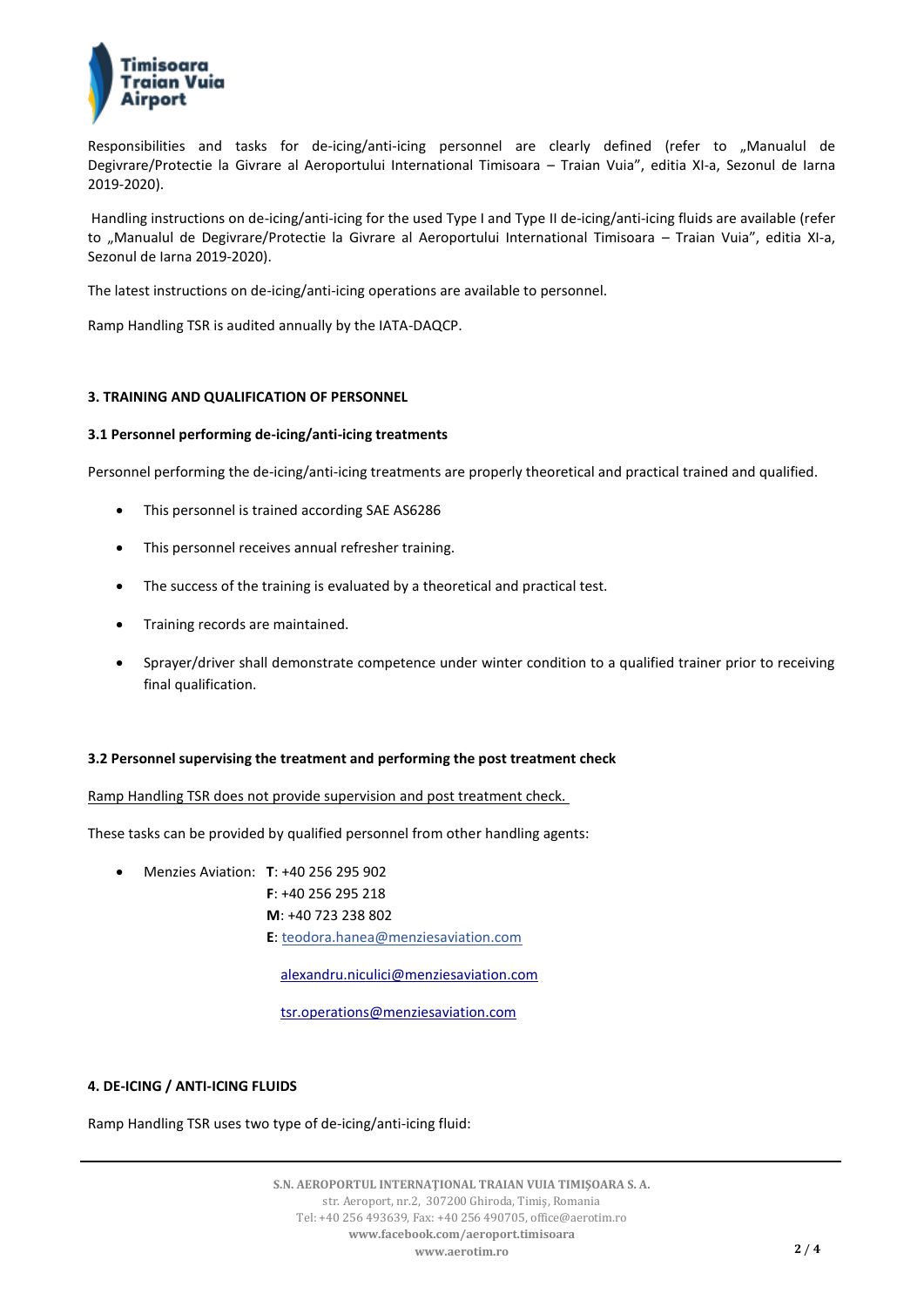

- Type I Kilfrost DF Plus
- Type II Kilfrost ABC-K Plus

Fluid release documents (Certificate of Conformity and laboratory analysis certificate) for each fluid delivery/batch are available.

Quality control checks are carried out on fluid from all storage and spray equipment tanks plus all spray nozzles.

The quality of this fluid is in Service Limits as stated by the fluid manufactured.

Records on fluid checks are available, including viscosity checks carried out on samples of fluid sprayed from each nozzle of all appropriate de-icing/anti-icing equipment at typical operational settings.

# **5. DE-ICING/ANTI-ICING EQUIPMENT**

Volvo Vestergaard elephant my µ

- Number in fleet: 2
- Anti-ice tank: ABC-K Plus Type II 100%
- De-ice tank: DF Plus Type I 50/50

Equipment tanks are labelled for fluid brand name.

Fluid is mixed manually before filling the tank.

Fluid is heated in the de-icing/anti-icing unit to 85 °C.

The temperature of the de-icing fluid applied (temperature at nozzle) is minimum 60 °C.

Unheated concentrate Type II fluid can be sprayed without degrading the fluid beyond required limits.

The de-icing fluid spray can reach all appropriate parts of the aircraft.

De-icing/anti-icing equipment is maintained according to a maintenance schedule.

# **6. DE-ICING/ANTI-ICING FACILITIES**

De-icing/anti-icing operations are carried out at parking stands.

The de-icing/anti-icing location is not negotiable.

Fluid is stored in cubic containers in witch the fluid is delivered.

All storage containers are labeled for fluid name/concentration.

### **7. REGISTRATION OF DE-ICING/ANTI-ICING TREATMENTS**

Each de-icing /anti-icing treatment will be registered in a "Aircraft De-/Anti-icing Request" document (refer to "Manualul de Degivrare/Protectie la Givrare al Aeroportului International Timisoara – Traian Vuia", editia XI-a, Sezonul de Iarna 2019-2020, Anexa C). This registration includes aircraft registration, date and time, spray equipment used,